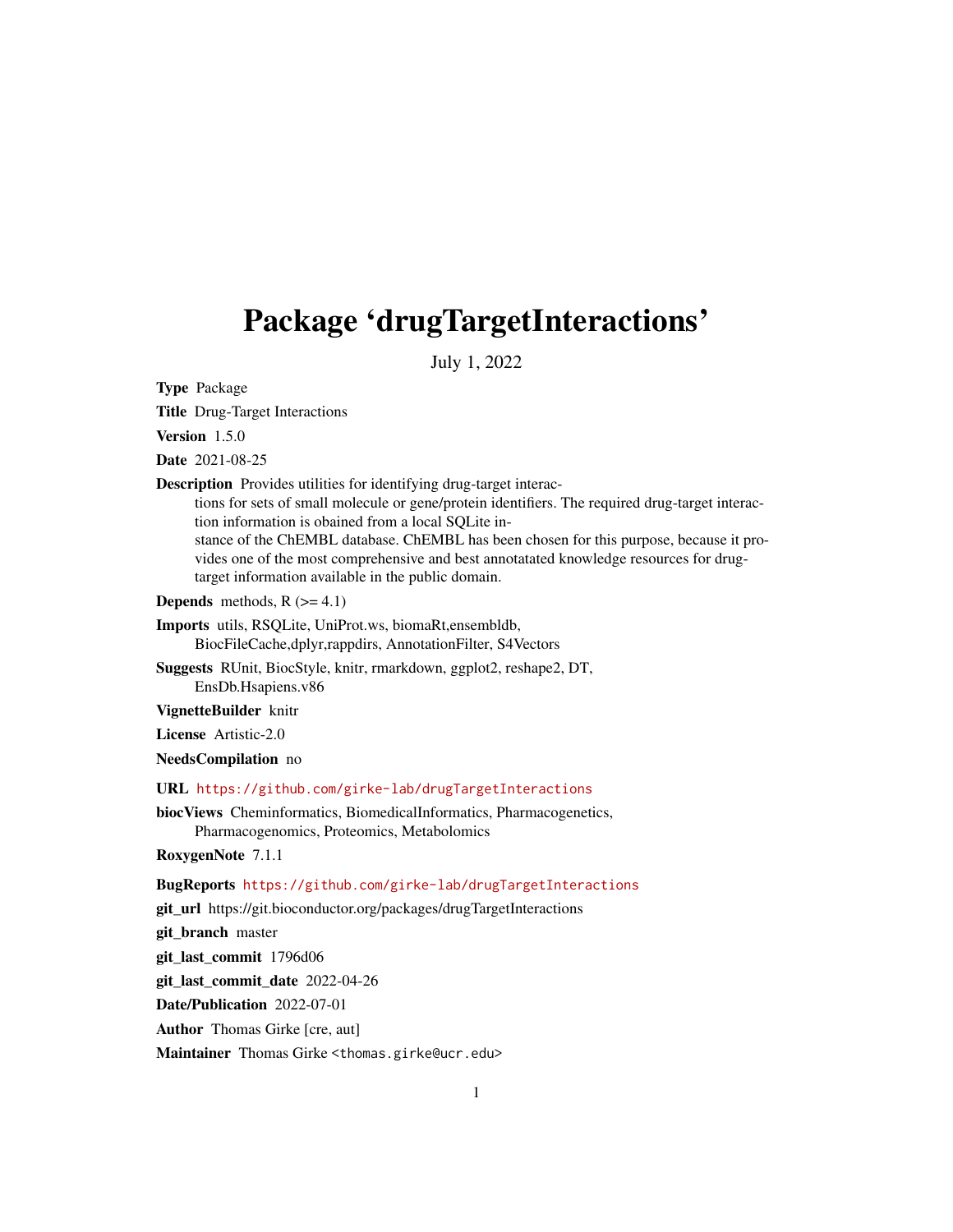## <span id="page-1-0"></span>R topics documented:

| 3              |
|----------------|
| $\overline{4}$ |
| $\overline{4}$ |
| 5              |
| -6             |
| 7              |
| - 8            |
|                |
|                |
|                |
|                |
|                |
|                |
|                |
|                |

#### **Index** [17](#page-16-0)

drugTargetInteractions-package

*Drug-Target Interactions*

## Description

The drugTargetInteractions package provides utilities for identifying drug-target interactions for sets of small molecule or gene/protein identifiers. The required drug-target interaction information is obained from a local SQLite instance of the ChEMBL database.

#### Details

The DESCRIPTION file: This package was not yet installed at build time.

Index: This package was not yet installed at build time.

#### Author(s)

NA

Maintainer: NA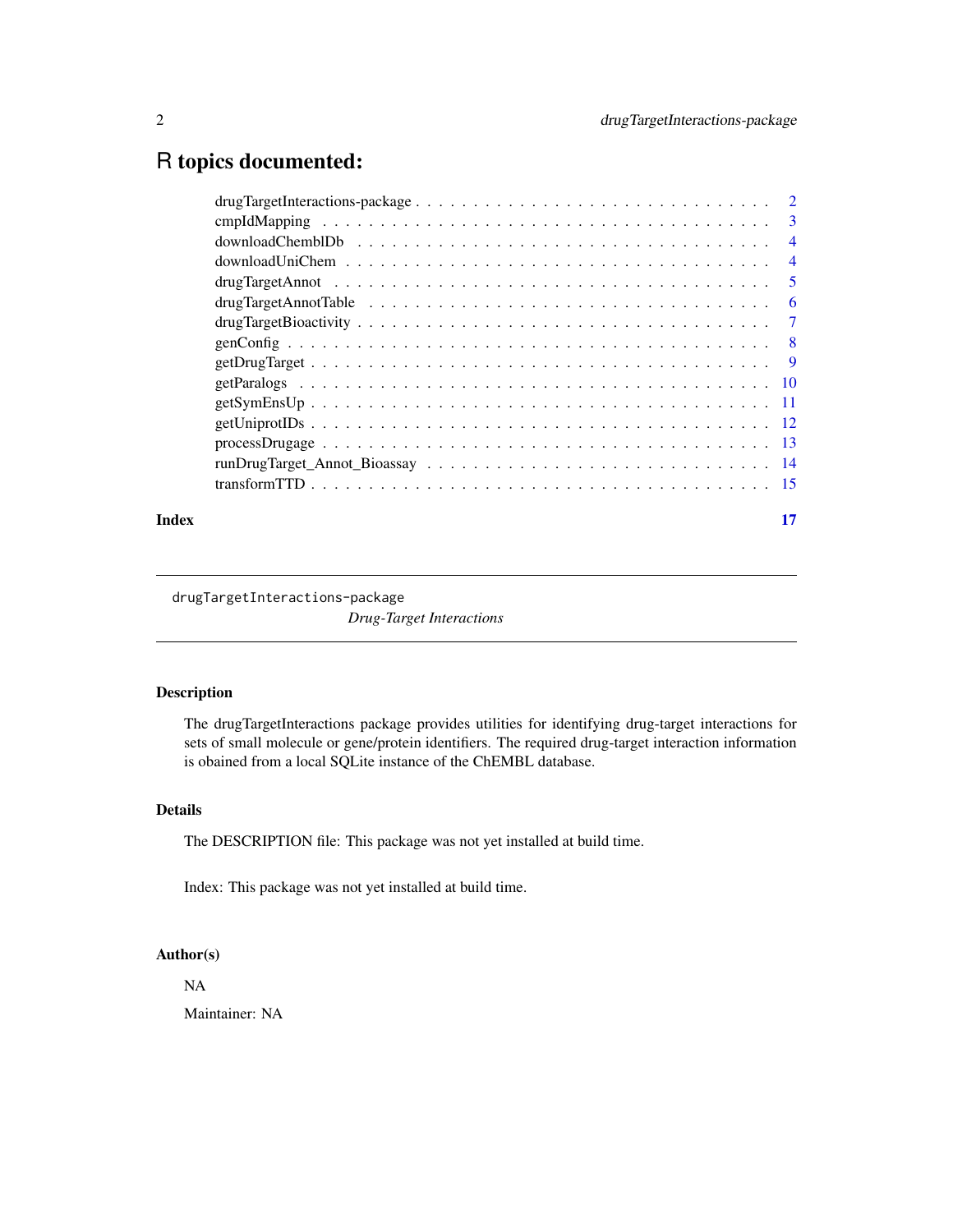<span id="page-2-1"></span><span id="page-2-0"></span>cmpIdMapping *cmpIdMapping*

#### Description

Function to generate compound ID mappings UniChem.

This function requires the ID mapping files "src1src2.txt.gz", "src1src22.txt.gz", and "src1src7.txt.gz" to exist in a directory called "downloads" before being run. These can be generated with the [downloadUniChem](#page-3-1) function.

It will do some processing on these files and output an RDS file at outfile. This file can then be used in other functions, such as [drugTargetAnnot](#page-4-1).

#### Usage

cmpIdMapping(outfile=file.path(config\$resultsPath,"cmp\_ids.rds"), rerun=TRUE,config=genConfig())

#### Arguments

| outfile | Path to output file.                              |
|---------|---------------------------------------------------|
| rerun   | If true, runs processing, otherwise does nothing. |
| config  | General configuration. See genConfig.             |

#### Value

Generates an RDS file at outfile.

#### Author(s)

Thomas Girke

#### See Also

[downloadUniChem](#page-3-1)

#### Examples

cmpIdMapping("cmp\_ids.rds",rerun=FALSE)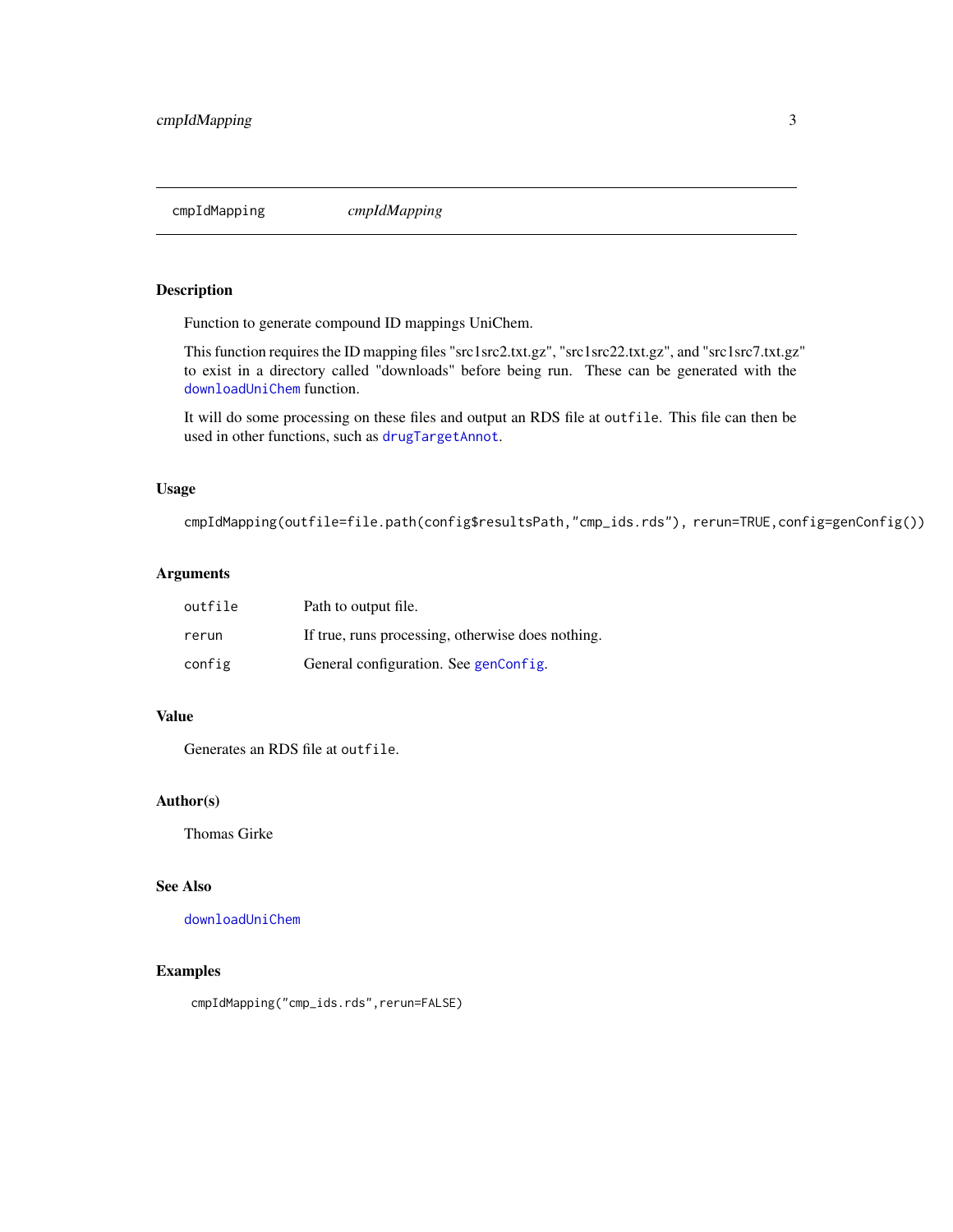<span id="page-3-0"></span>downloadChemblDb *downloadChemblDb*

#### Description

Download ChEMBL sqlite db for use by several other functions in the package.

#### Usage

```
downloadChemblDb(version,rerun=TRUE,config=genConfig())
```
#### Arguments

| version | The ChEMBL version to download.                                                       |
|---------|---------------------------------------------------------------------------------------|
| rerun   | If TRUE, the file will be downloaded, otherwise do nothing.                           |
| config  | The configuration object. This gives the location to put the downloaded chembl<br>db. |

#### Value

No return value.

#### Author(s)

Kevin Horan

### Examples

downloadChemblDb(27)

<span id="page-3-1"></span>downloadUniChem *downloadUniChem*

#### Description

Downloads UniChem compound ID mappings from https://www.ebi.ac.uk/unichem/ucquery/listSources. Mappings are downloaded for DrugBank, PubChem, and ChEBI.

#### Usage

downloadUniChem(rerun=TRUE, config=genConfig())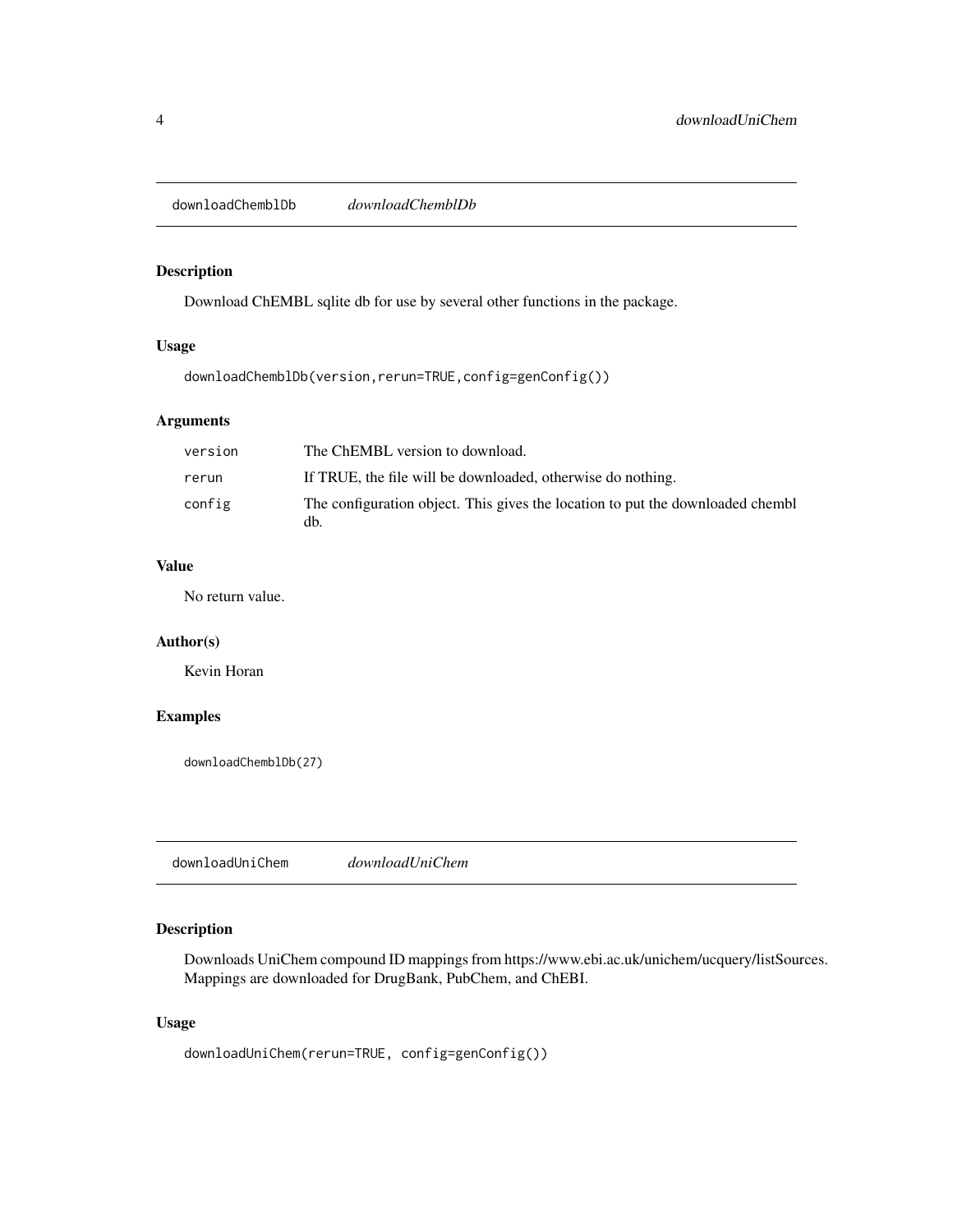#### <span id="page-4-0"></span>drugTargetAnnot 5

#### Arguments

| rerun  | If true, downloads the files, else does nothing. |
|--------|--------------------------------------------------|
| config | General configuration. See genConfig.            |

#### Value

Generates the following output files: "src1src2.txt.gz", "src1src22.txt.gz", and "src1src7.txt.gz". These correspond to mappings from ChEMBL to DrugBank, PubChem, and ChEBI, respectivly.

#### Author(s)

Thomas Girke

#### References

https://www.ebi.ac.uk/unichem/ucquery/listSources

#### See Also

[drugTargetAnnotTable](#page-5-1)

#### Examples

downloadUniChem(rerun=TRUE)

<span id="page-4-1"></span>drugTargetAnnot *drugTargetAnnot*

#### <span id="page-4-2"></span>Description

Function to query known drug-target annotations.

#### Usage

```
drugTargetAnnot(queryBy=list(molType=NULL, idType=NULL, ids=NULL), cmpid_file=file.path(config$resul
```
#### Arguments

| queryBy    | A list defining the query, as described in query By.           |
|------------|----------------------------------------------------------------|
| cmpid_file | Path to a compound ID mapping file, generated by cmpIdMapping. |
| config     | General configuration. See genConfig.                          |

## Value

Returns the query results as a data frame.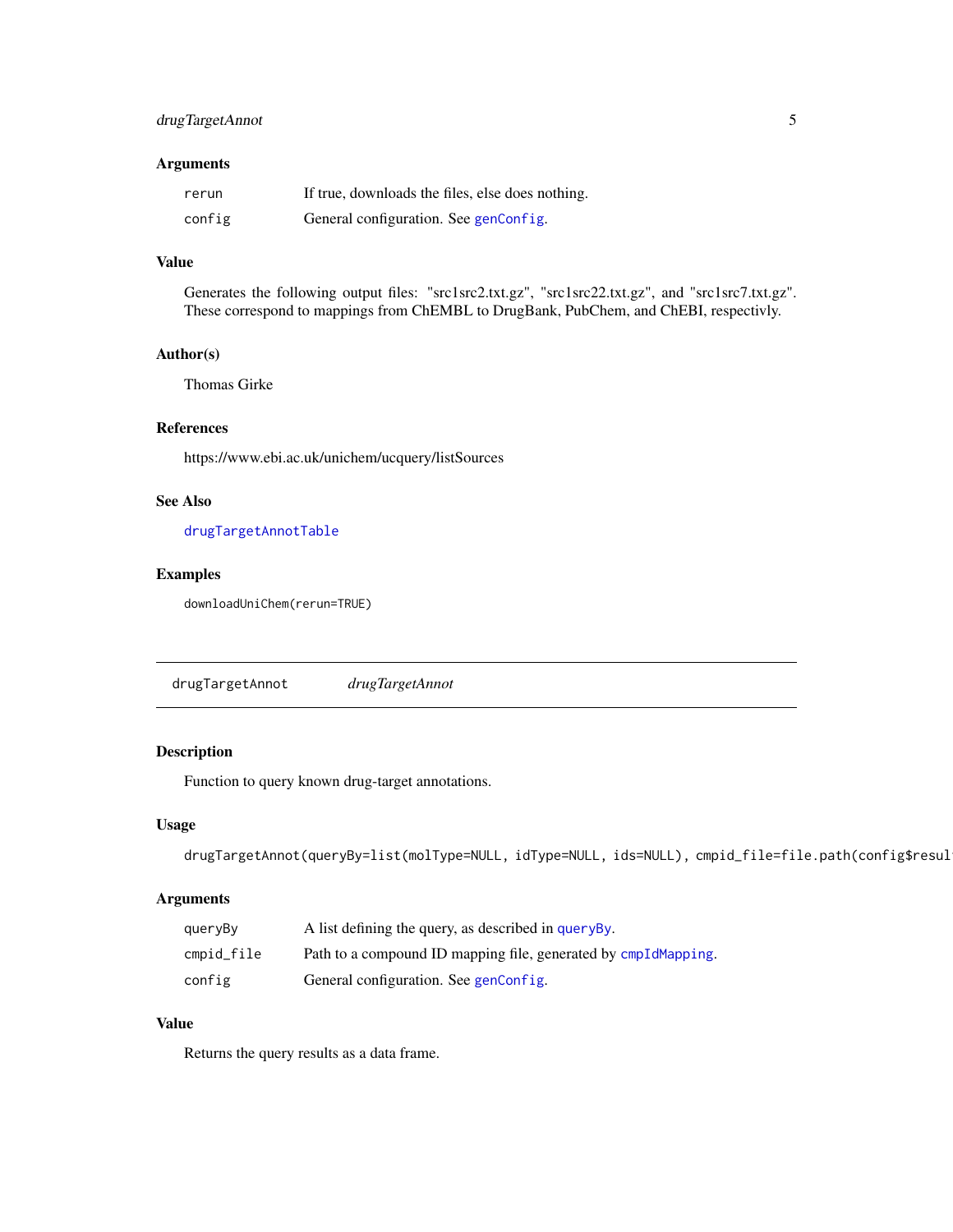#### <span id="page-5-0"></span>Author(s)

Thomas Girke

#### See Also

[queryBy](#page-4-2) [cmpIdMapping](#page-2-1)

#### Examples

```
# Tthese are just sample files included in the package.
# You should use your own data files.
config = genConfig(chemblDbPath=
system.file("extdata", "chembl_sample.db", package="drugTargetInteractions"),
 resultsPath =
system.file("extdata", "results", package="drugTargetInteractions"))
queryBy <- list(molType="cmp", idType="chembl_id", ids=c("CHEMBL1233058", "CHEMBL1200916", "CHEMBL437765"))
qresult <- drugTargetAnnot(queryBy, config=config)
```
<span id="page-5-1"></span>drugTargetAnnotTable *drugTargetAnnotTable*

#### Description

Generates a drug target annotation TSV file. This file includes target information from ChEMBL, drugbank, pubchem, and chembi.

This function requires the ID mapping files "src1src2.txt.gz", "src1src22.txt.gz", and "src1src7.txt.gz" to exist in a directory called "downloads" before being run. These can be generated with the [downloadUniChem](#page-3-1) function.

#### Usage

```
drugTargetAnnotTable(outfile, rerun=TRUE,config=genConfig())
```
#### Arguments

| outfile | The name of the output file to write the results to.              |
|---------|-------------------------------------------------------------------|
| rerun   | If true, download and generate output file. Otherwise do nothing. |
| config  | General configuration. See genConfig.                             |

#### Value

Writes output file to outfile.

#### Author(s)

Thomas Girke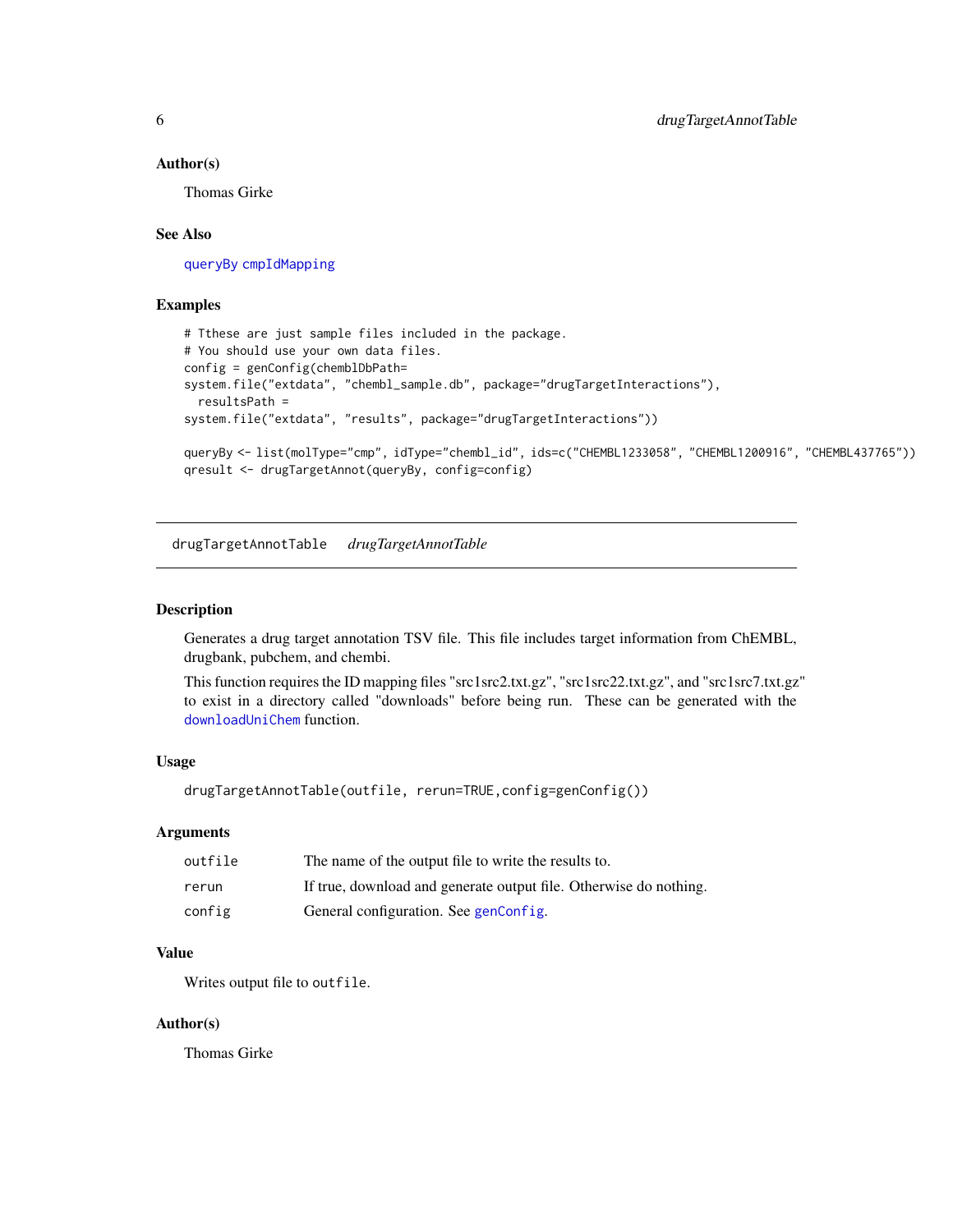## <span id="page-6-0"></span>drugTargetBioactivity 7

#### See Also

[downloadUniChem](#page-3-1)

#### Examples

```
config = genConfig(chemblDbPath=
system.file("extdata", "chembl_sample.db", package="drugTargetInteractions"))
drugTargetAnnotTable(outfile="drugTargetAnnot.xls", config=config)
```
drugTargetBioactivity *drugTargetBioactivity*

#### Description

Function to query bioactivity data by target or compound ids

#### Usage

```
drugTargetBioactivity(queryBy=list(molType=NULL, idType=NULL, ids=NULL), cmpid_file=file.path(config
```
#### Arguments

| quervBv    | A list defining the query, as described in query By.           |
|------------|----------------------------------------------------------------|
| cmpid_file | Path to a compound ID mapping file, generated by cmpIdMapping. |
| config     | General configuration. See genConfig.                          |

#### Value

Returns results as a data frame.

#### Author(s)

Thomas Girke

#### See Also

[queryBy](#page-4-2) [cmpIdMapping](#page-2-1)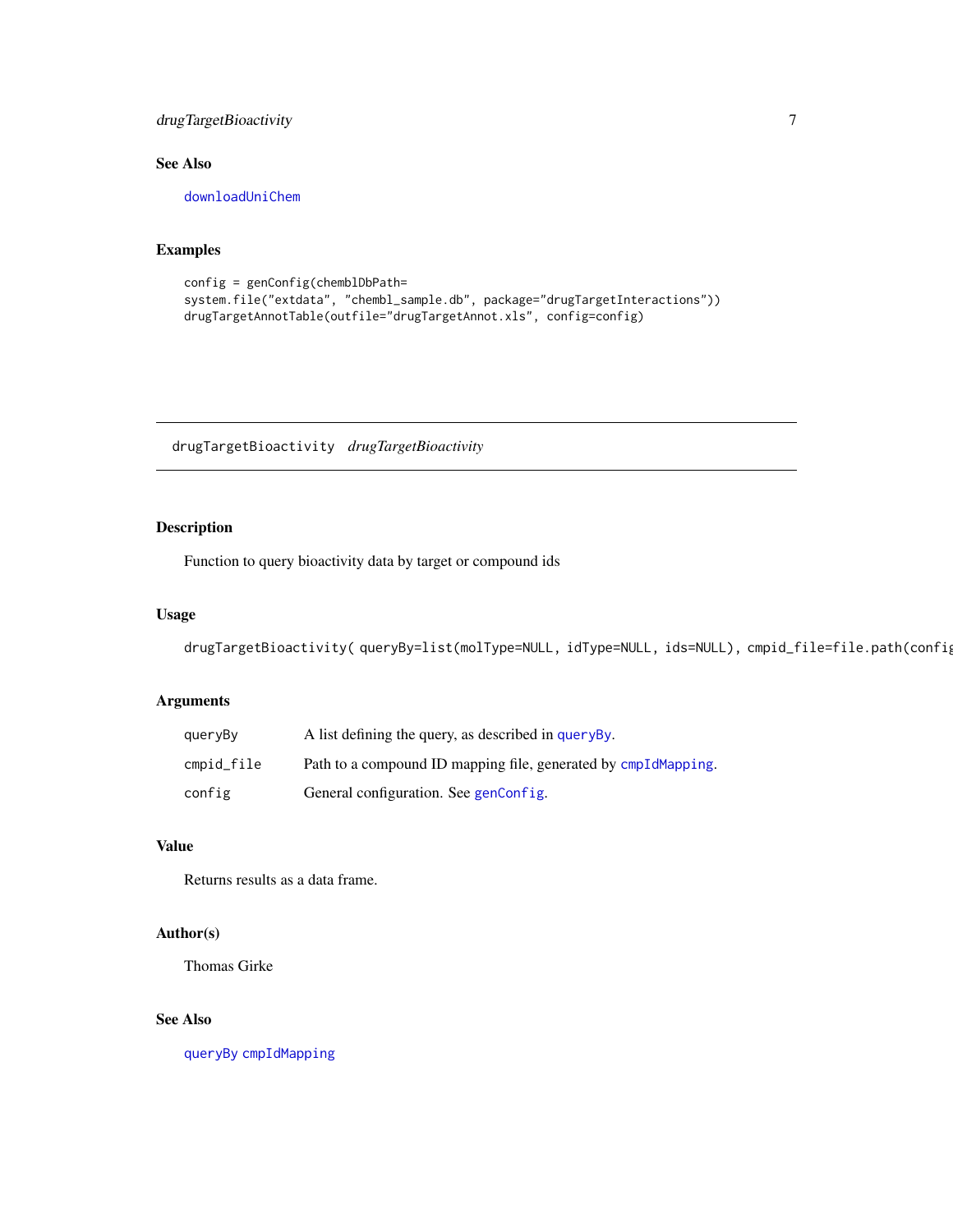#### Examples

```
config = genConfig(chemblDbPath=
system.file("extdata", "chembl_sample.db", package="drugTargetInteractions"),
 resultsPath =
system.file("extdata", "results", package="drugTargetInteractions"))
queryBy <- list(molType="protein", idType="uniprot", ids=c("P05979", "P35354", "P33033", "Q8VCT3", "P29475", "P51511"))
qresult <- drugTargetBioactivity( queryBy, config=config)
queryBy <- list(molType="cmp", idType="molregno", ids=c("101036", "101137", "1384464"))
qresult <- drugTargetBioactivity( queryBy, config=config)
queryBy <- list(molType="cmp", idType="DrugBank_ID", ids=c("DB00945", "DB00316", "DB01050"))
qresult <- drugTargetBioactivity(queryBy, config=config)
queryBy <- list(molType="cmp", idType="PubChem_ID", ids=c("2244", "3672", "1983"))
qresult <- drugTargetBioactivity(queryBy, config=config)
```
<span id="page-7-1"></span>genConfig *genConfig*

#### Description

Create a default configuration object.

#### Usage

```
genConfig( chemblDbPath = "chembldb.db", downloadPath = "downloads", resultsPath = "results" )
```
#### Arguments

| chemblDbPath | Path or filename of ChEMBL SQLite db file.          |
|--------------|-----------------------------------------------------|
| downloadPath | The name of a directory to put downloaded files in. |
| resultsPath  | The name of a directory to put output files in.     |

#### Value

A config object that can be passed to ther functions.

#### Author(s)

Kevin Horan

#### Examples

config = genConfig()

<span id="page-7-0"></span>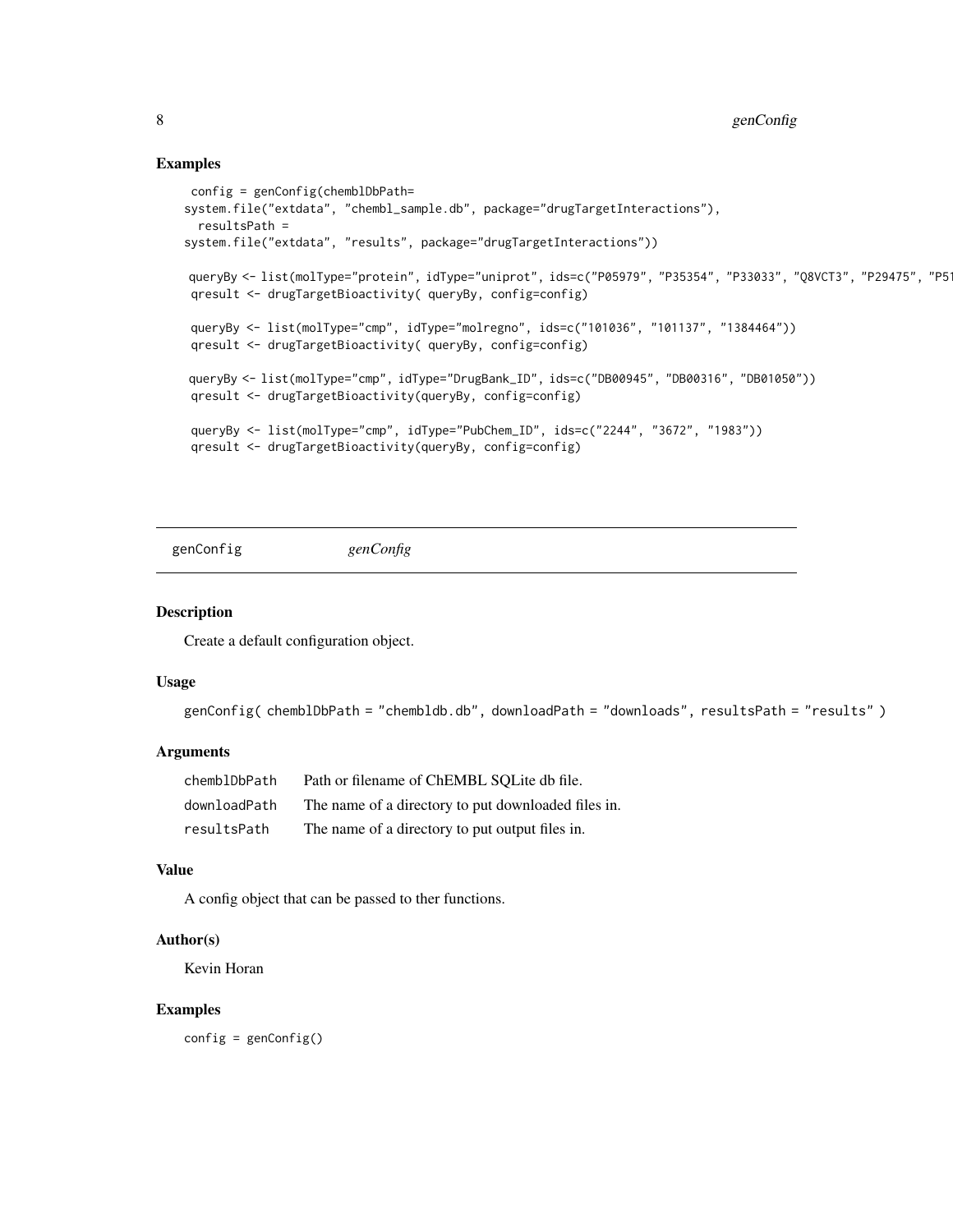<span id="page-8-0"></span>getDrugTarget *getDrugTarget*

#### Description

This function allows you to query a subset of the data fetched by [drugTargetAnnotTable](#page-5-1).

#### Usage

```
getDrugTarget(dt_file=file.path(config$resultsPath,"drugTargetAnnot.xls"), queryBy=list(molType=NULI
 id_mapping=c(chembl="chembl_id", pubchem="PubChem_ID", uniprot="UniProt_ID"), columns,config=genCor
```
#### Arguments

| dt_file    | The drug target annotation file. This can be generated with drugTargetAnnotTable.                                                                                                                                                                                            |
|------------|------------------------------------------------------------------------------------------------------------------------------------------------------------------------------------------------------------------------------------------------------------------------------|
| queryBy    | A list defining the query, as described in query By.                                                                                                                                                                                                                         |
| id_mapping | A list providing the id columns for ChEMBL, PubChem, and UniProt. It should<br>contain the fields "chembl", "pubchem", and "uniprot", each wit the column<br>name of the respective id number in the drug target annotation file. See default<br>value above for an example. |
| columns    | A list of column indexes to select as a subset of the final result set.                                                                                                                                                                                                      |
| config     | General configuration. See genConfig.                                                                                                                                                                                                                                        |

#### Value

Returns the query result as a data frame.

#### Author(s)

Thomas Girke

#### See Also

[drugTargetAnnotTable](#page-5-1)

```
config = genConfig(chemblDbPath=
system.file("extdata", "chembl_sample.db", package="drugTargetInteractions"),
 resultsPath =
system.file("extdata", "results", package="drugTargetInteractions"))
id_mapping <- c(chembl="chembl_id", pubchem="PubChem_ID", uniprot="UniProt_ID", drugbank="DrugBank_ID")
queryBy <- list(molType="cmp", idType="chembl", ids=c("CHEMBL25", "CHEMBL1742471"))
getDrugTarget(queryBy=queryBy, id_mapping=id_mapping,
columns=c(1,5,8,16,17),config=config)
```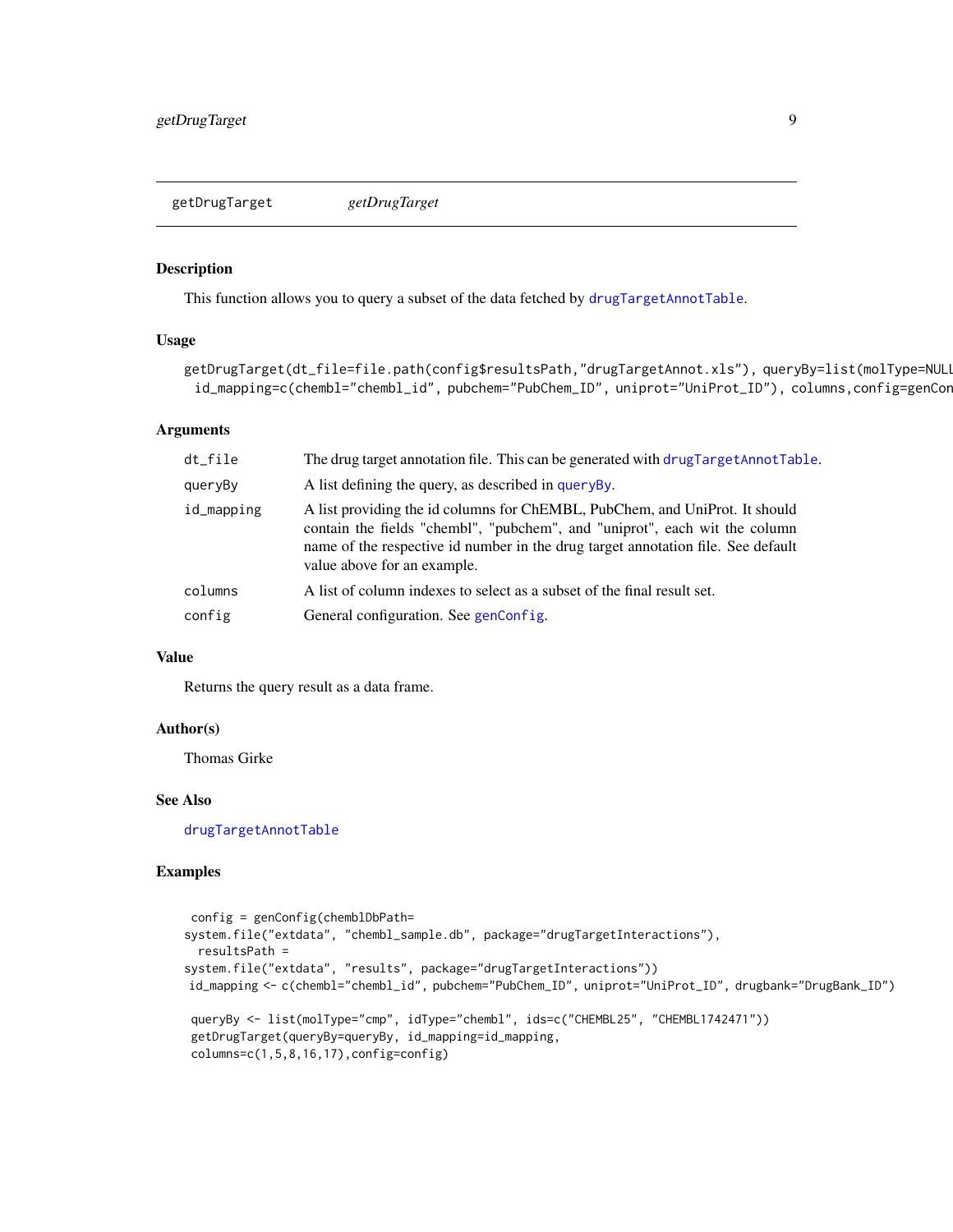```
queryBy <- list(molType="cmp", idType="pubchem", ids=c("2244", "65869", "2244"))
getDrugTarget(queryBy=queryBy, id_mapping=id_mapping,
columns=c(1,5,8,16,17), config=config)queryBy <- list(molType="protein", idType="uniprot", ids=c("P43166", "P00915", "P43166"))
getDrugTarget(queryBy=queryBy, id_mapping=id_mapping,
```

```
columns=c(1,5,8,16,17),config=config)
```
<span id="page-9-1"></span>getParalogs *getParalogs*

#### Description

Using biomaRt, obtain for query genes the corresponding UniProt IDs as well as paralogs. Query genes can be Gene Names or ENSEMBL Gene IDs from H sapiens. The result is similar to IDMs and SSNNs from [getUniprotIDs](#page-11-1) function, but instead of UNIREF clusters, biomaRt's paralogs are used to obtain SSNNs.

#### Usage

```
getParalogs(queryBy)
```
#### **Arguments**

queryBy A list defining the query, as described in [queryBy](#page-4-2).

#### Value

Returns a list with the paralogs for the given genes.

#### Author(s)

Thomas Girke

#### See Also

[getUniprotIDs](#page-11-1) [queryBy](#page-4-2)

#### Examples

```
queryBy <- list(molType="gene", idType="external_gene_name", ids=c("ZPBP", "MAPK1", "EGFR"))
```
#requires network connection and is slow result <- getParalogs(queryBy)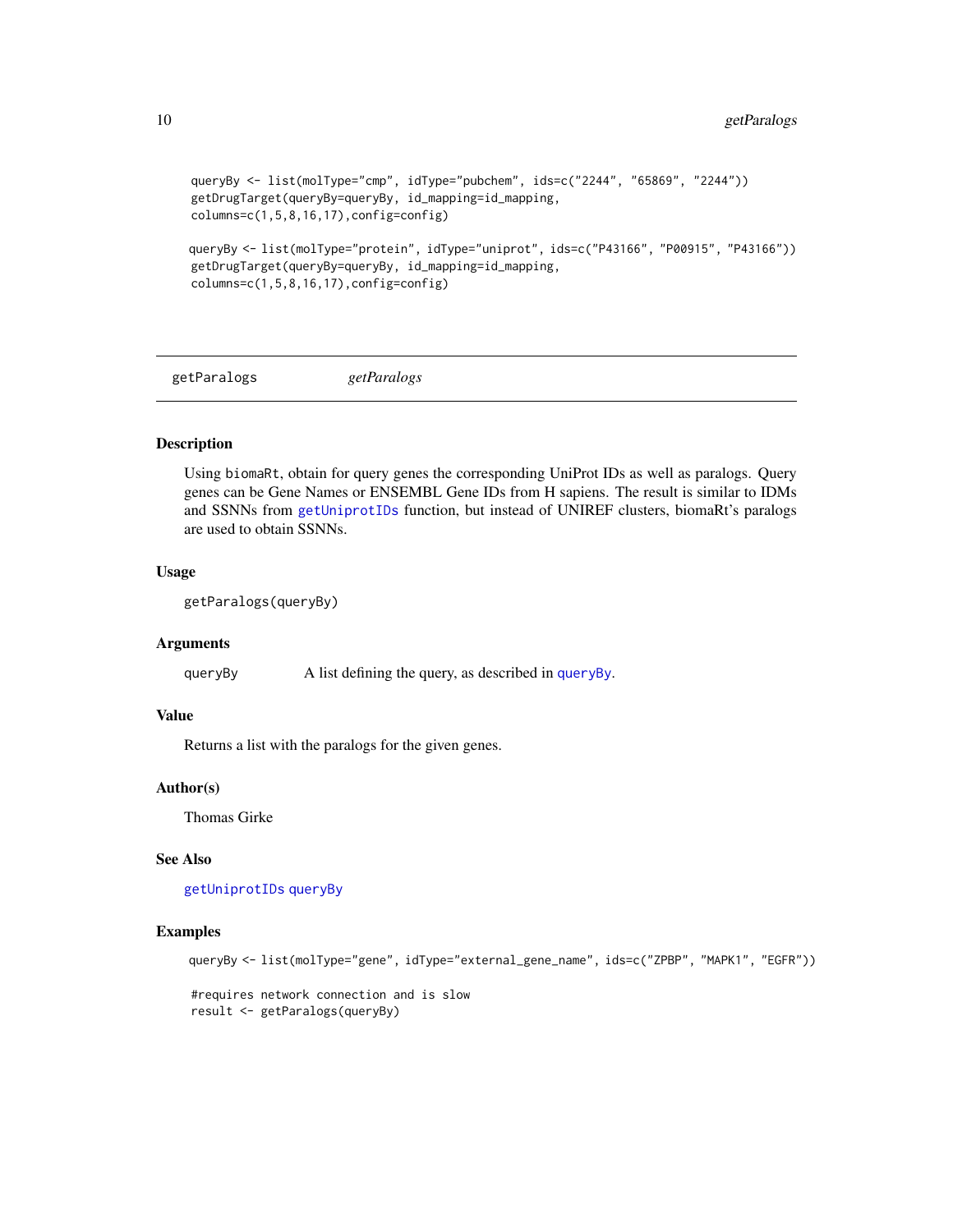<span id="page-10-0"></span>

#### Description

The getSymEnsUp function returns for a query of gene or protein IDs a mapping table containing: ENSEMBL Gene IDs, Gene Names/Symbols, UniProt IDs and ENSEMBL Protein IDs. Subsequent slots contain the corresponding named character vectors. Internally, the function uses the ensembldb package.

#### Usage

getSymEnsUp(EnsDb = "EnsDb.Hsapiens.v86", ids, idtype)

#### Arguments

| EnsDb  | Enspo instance of ensemble package                                                            |
|--------|-----------------------------------------------------------------------------------------------|
| ids    | Character vector with IDs matching the type specified under idtype                            |
| idtype | Character vector of length one containing one of: GENE_NAME, ENSEMBL_GENE_ID<br>or UNIPROT ID |

## Value

List object with following components:

| idDF          | ID mapping data.frame  |
|---------------|------------------------|
| ens_gene_id   | named character vector |
| $up_{ens_id}$ | named character vector |
| up_gene_id    | named character vector |

#### Author(s)

Thomas Girke

```
gene_name <- c("CA7", "CFTR")
getSymEnsUp(EnsDb="EnsDb.Hsapiens.v86", ids=gene_name, idtype="GENE_NAME")
```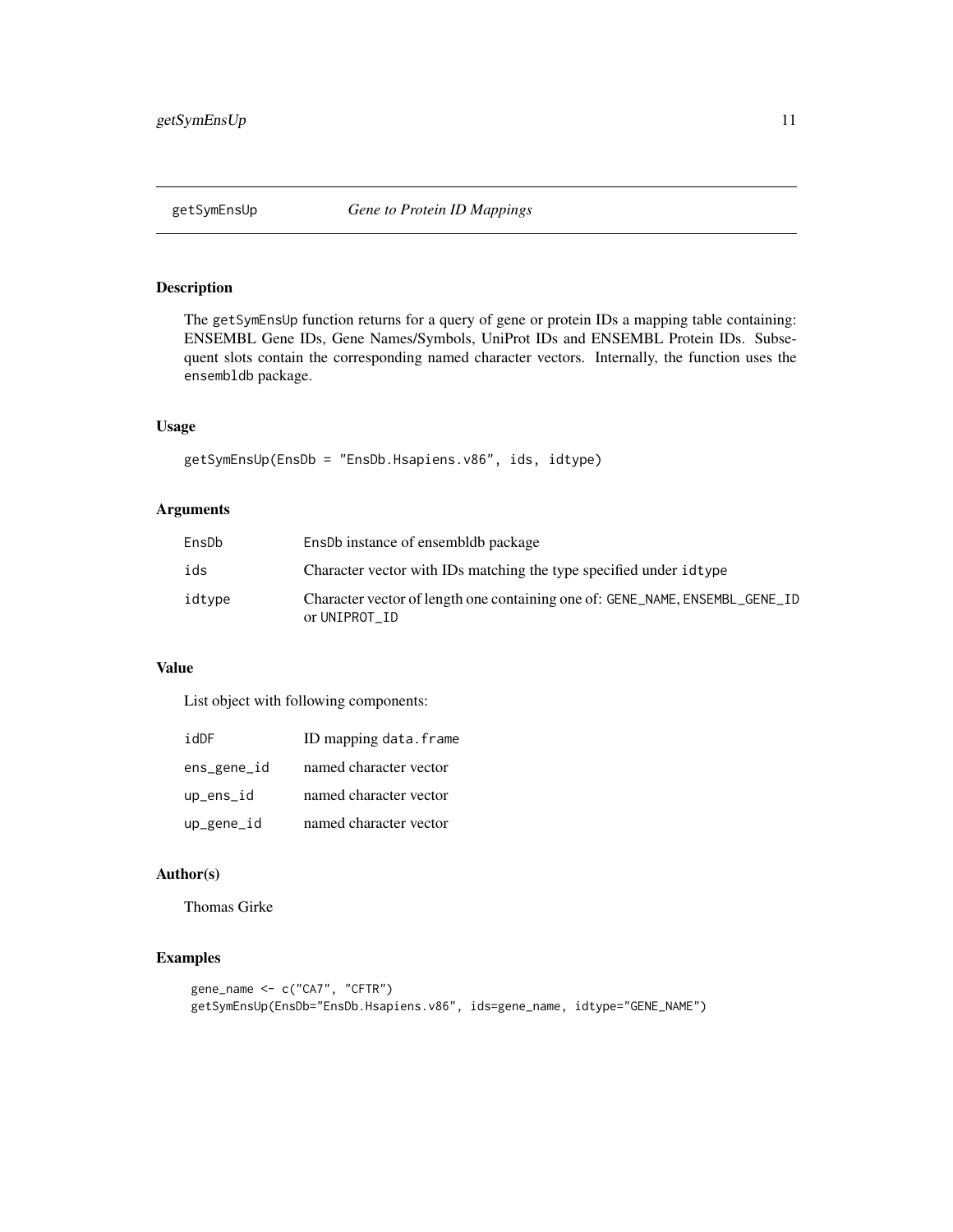#### Description

The following returns for a set of query IDs (e.g. Ensembl gene IDs) the corresponding UniProt IDs based on two independent approaches: ID mappings (IDMs) and sequence similarity nearest neighbors (SSNNs) using UNIREF clusters. Note, the 'keys' or query IDs (e.g. ENSEMBL genes) can only be reliably maintained in the SSNN results when 'chunksize=1' since batch queries for protein clusters with 'UnitProt.ws' will often drop the query IDs. To address this, the query result contains an extra 'QueryID' column when 'chunksize=1', but not when it is set to a different value than 1.

The [getParalogs](#page-9-1) function is similar but it uses biomaRt's paralogs instead of UNIREF clusters.

#### Usage

getUniprotIDs(taxId = 9606, kt = "ENSEMBL", keys, seq\_cluster = "UNIREF90", chunksize=20)

#### Arguments

| taxId       | An NCBI taxonomy ID                                                         |
|-------------|-----------------------------------------------------------------------------|
| kt          | Should be either "ENSEMBL" or "UNIPROTKB".                                  |
| keys        | Query IDs.                                                                  |
| seq_cluster | Which cluster to use. Should be one of 'UNIREF100', 'UNIREF90', 'UNIREF50'. |
| chunksize   | Queries are done in batches, this parameter sets the size of each batch.    |

#### Value

Returns a list of data.

#### Author(s)

Thomas Girke

#### See Also

[getParalogs](#page-9-1) [UniProt.ws](#page-0-0)

```
keys <- c("ENSG00000145700", "ENSG00000135441", "ENSG00000120071", "ENSG00000120088", "ENSG00000185829", "ENSG00
res_list100 <- getUniprotIDs(taxId=9606, kt="ENSEMBL", keys=keys, seq_cluster="UNIREF100")
```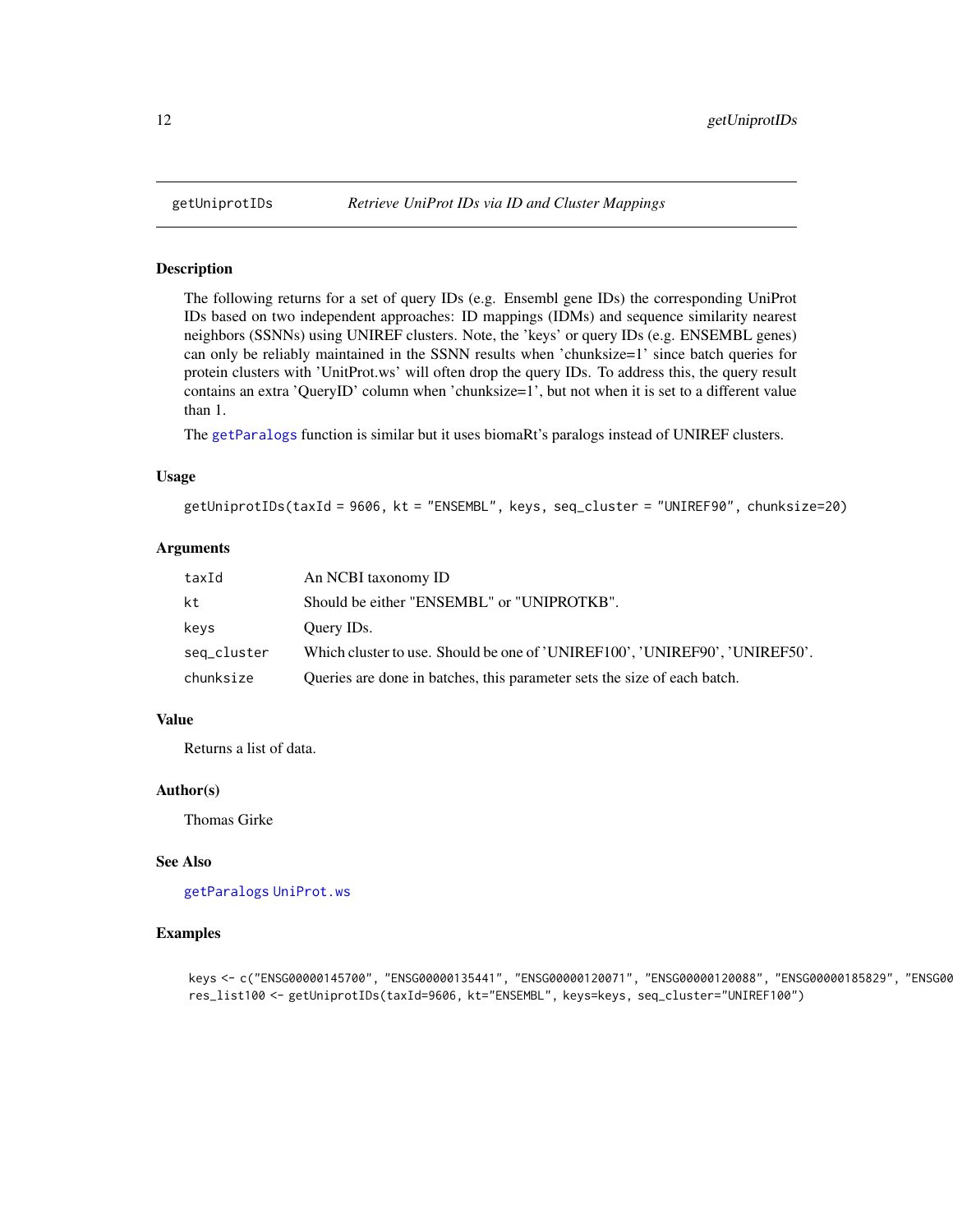#### <span id="page-12-0"></span>Description

Download Drug Age data from genomics.senescence.info/drugs. Process the data and write it out as a TSV spreadsheet.

#### Usage

```
processDrugage(drugagefile=file.path(config$resultsPath,"drugage_id_mapping.xls"), redownloaddrugage
```
#### Arguments

| drugagefile       | The name of the output file.                                                      |
|-------------------|-----------------------------------------------------------------------------------|
| redownloaddrugage |                                                                                   |
|                   | If true, download the data file. Otherwise assume the file is already downloaded. |
| config            | General configuration. See genConfig.                                             |

#### Value

Output is written to drugagefile.

#### Author(s)

Thomas Girke

```
tryCatch({
config = genConfig(chemblDbPath=
system.file("extdata", "chembl_sample.db", package="drugTargetInteractions"))
processDrugage("druage_id_mapping.xls",TRUE,config)
},
error=function(e){
message("Failed to run processDrugage(), please try again later")
}
\mathcal{L}
```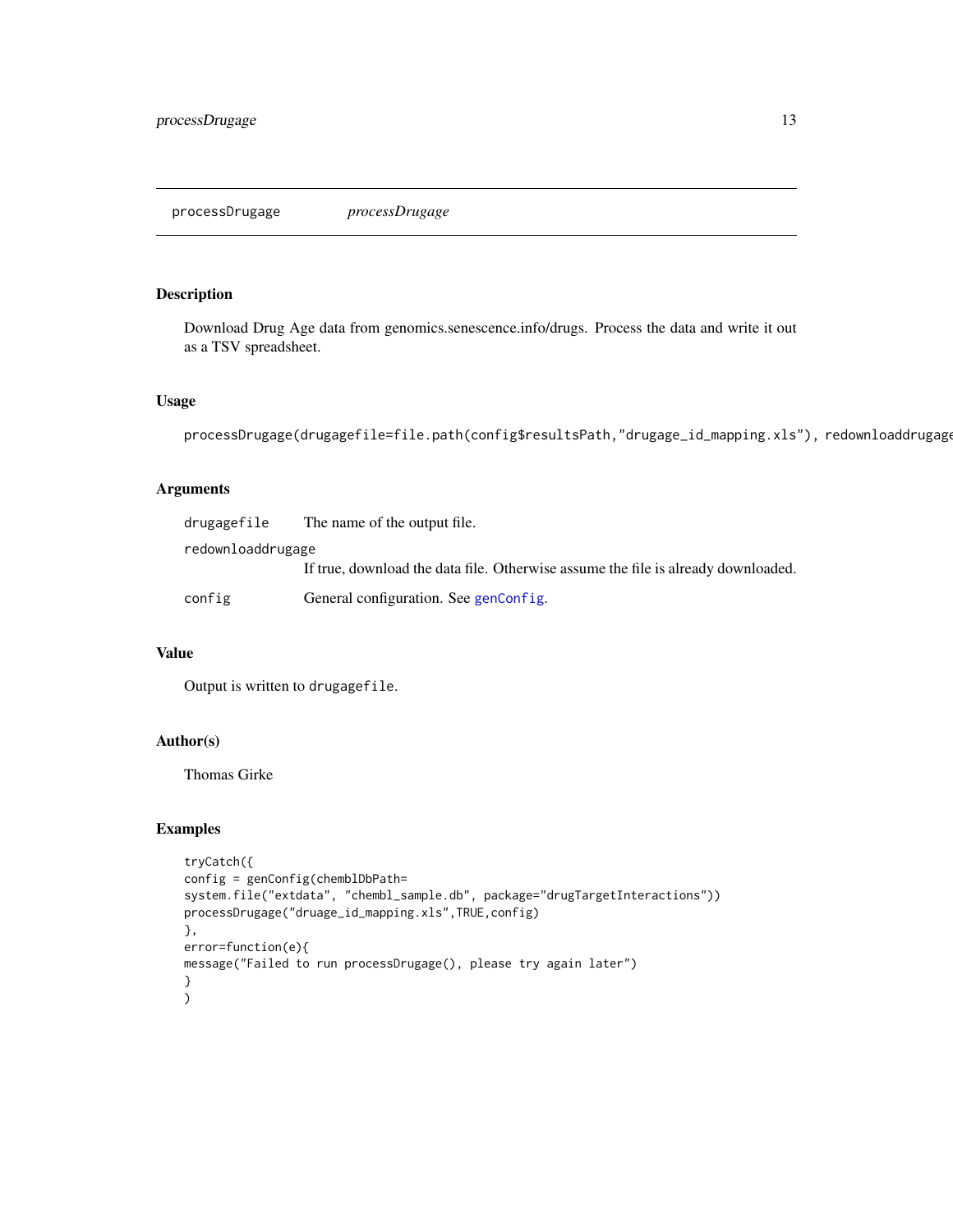<span id="page-13-0"></span>runDrugTarget\_Annot\_Bioassay

*runDrugTarget\_Annot\_Bioassay*

## Description

Meta-function to obtain in one step both drug-target annotation and bioassay data.

#### Usage

```
runDrugTarget_Annot_Bioassay(res_list, up_col_id="ID", ens_gene_id, cmpid_file=file.path(config$rest
```
#### Arguments

| res_list      | Object obtained from getUniprotIDs function.                                                                                  |
|---------------|-------------------------------------------------------------------------------------------------------------------------------|
| $up\_col\_id$ | Column name in data. frames of res_list containing uniprot IDs, usually one<br>of: $'ID'$ , $'ID_up_sp'$ or $'ID_up_sp_tr'$ . |
| ens_gene_id   | Named character vector with ENSEMBL gene IDs in name slot and gene sym-<br>bols or other ID type in value slot                |
| cmpid_file    | Path to CMP ID mapping file, often named cmp_ids.rds.                                                                         |
| config        | General configuration. See genConfig.                                                                                         |
| $\ddots$      | Slot to pass on additional arguments.                                                                                         |

#### Value

List with two components each containing a data.frame. The first one (Annotation) contains drug-target annotation data, and the second one (Bioassay) contains drug-target bioassay data.

#### Author(s)

Thomas Girke

#### References

References to be added...

## See Also

See also: drugTargetAnnot and drugTargetBioactivity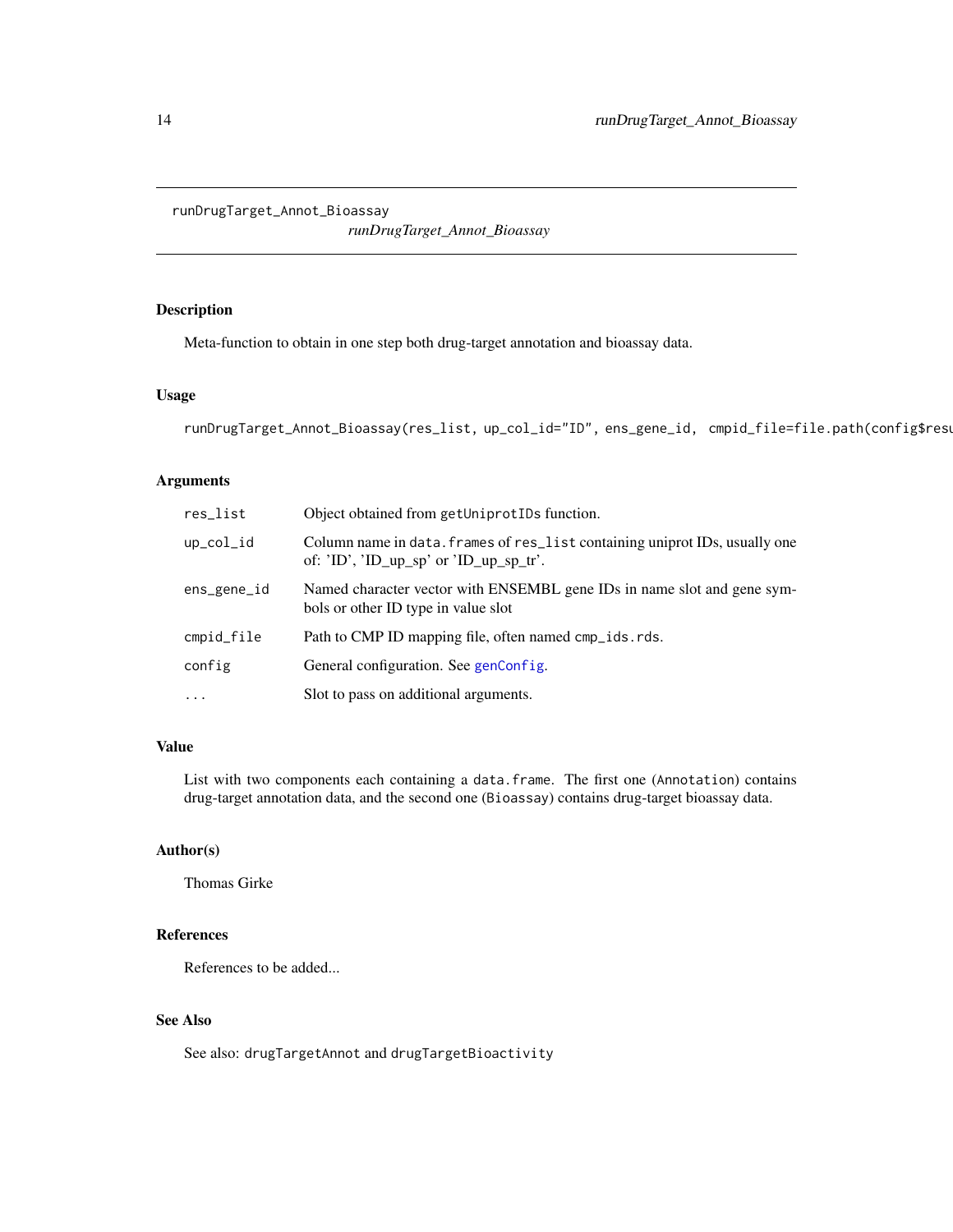#### <span id="page-14-0"></span>transform TTD 15

#### Examples

```
config = genConfig(chemb1DbPath=system.file("extdata", "chembl_sample.db", package="drugTargetInteractions"),
 resultsPath =
system.file("extdata", "results", package="drugTargetInteractions"))
## (1) Translate gene symbols to ENSEMBL gene IDs
ensembl_gene_id <- c("ENSG00000001626", "ENSG00000168748")
idMap <- getSymEnsUp(EnsDb="EnsDb.Hsapiens.v86", ids=ensembl_gene_id, idtype="ENSEMBL_GENE_ID")
ens_gene_id <- idMap$ens_gene_id
## (2a) Retrieve UniProt IDs with both IDMs and SSNN paralogs
queryBy <- list(molType="gene", idType="ensembl_gene_id", ids=names(ens_gene_id))
#this function is slow and requires a network connection
res_list <- getParalogs(queryBy)
## (3) Obtain Drug-Target Annotation and Bioassay Data
drug_target_list <- runDrugTarget_Annot_Bioassay(res_list=res_list,
up_col_id="ID_up_sp", ens_gene_id,config=config )
```
transformTTD *transformTTD*

#### Description

Integration with Therapeutic Target Database (TTD). This function downloads a data file from idrblab.org and returns it as a data frame.

#### Usage

```
transformTTD(ttdfile=file.path(config$downloadPath,"TTD_IDs.txt"), redownloadTTD=TRUE,config=genCon
```
#### Arguments

| ttdfile       | The name of the output file to write the downloaded file to.                                            |
|---------------|---------------------------------------------------------------------------------------------------------|
| redownloadTTD | If true, data file will be downloaded again. If false, we assume the file already<br>exists at ttdfile. |
| config        | General configuration. See genConfig.                                                                   |

#### Value

Returns a data frame with TTD data in it.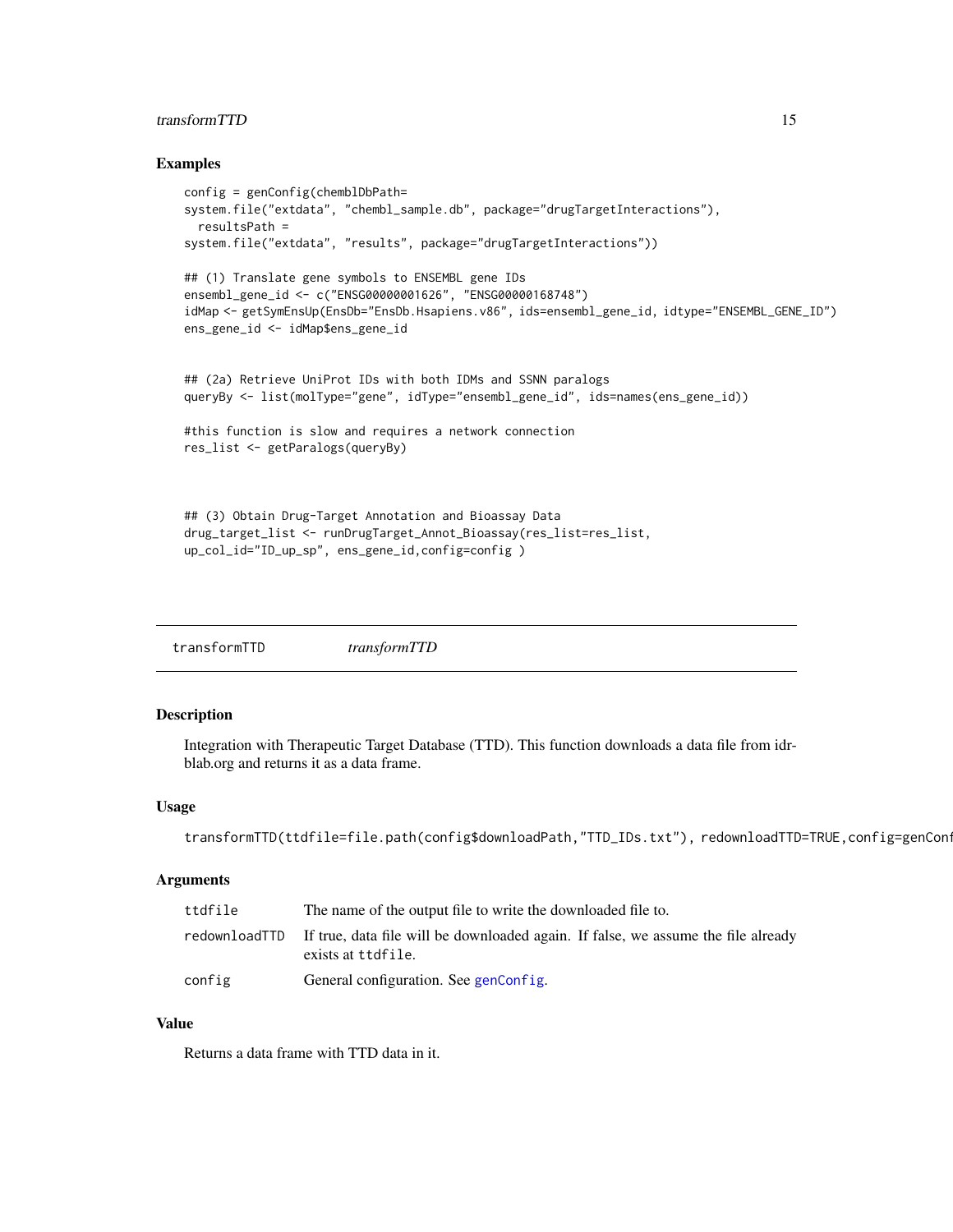## Author(s)

Thomas Girke

```
ttd=tryCatch(
transformTTD(),
error=function(e){
message("Failed to download TTD file, please try again later")
}
)
```